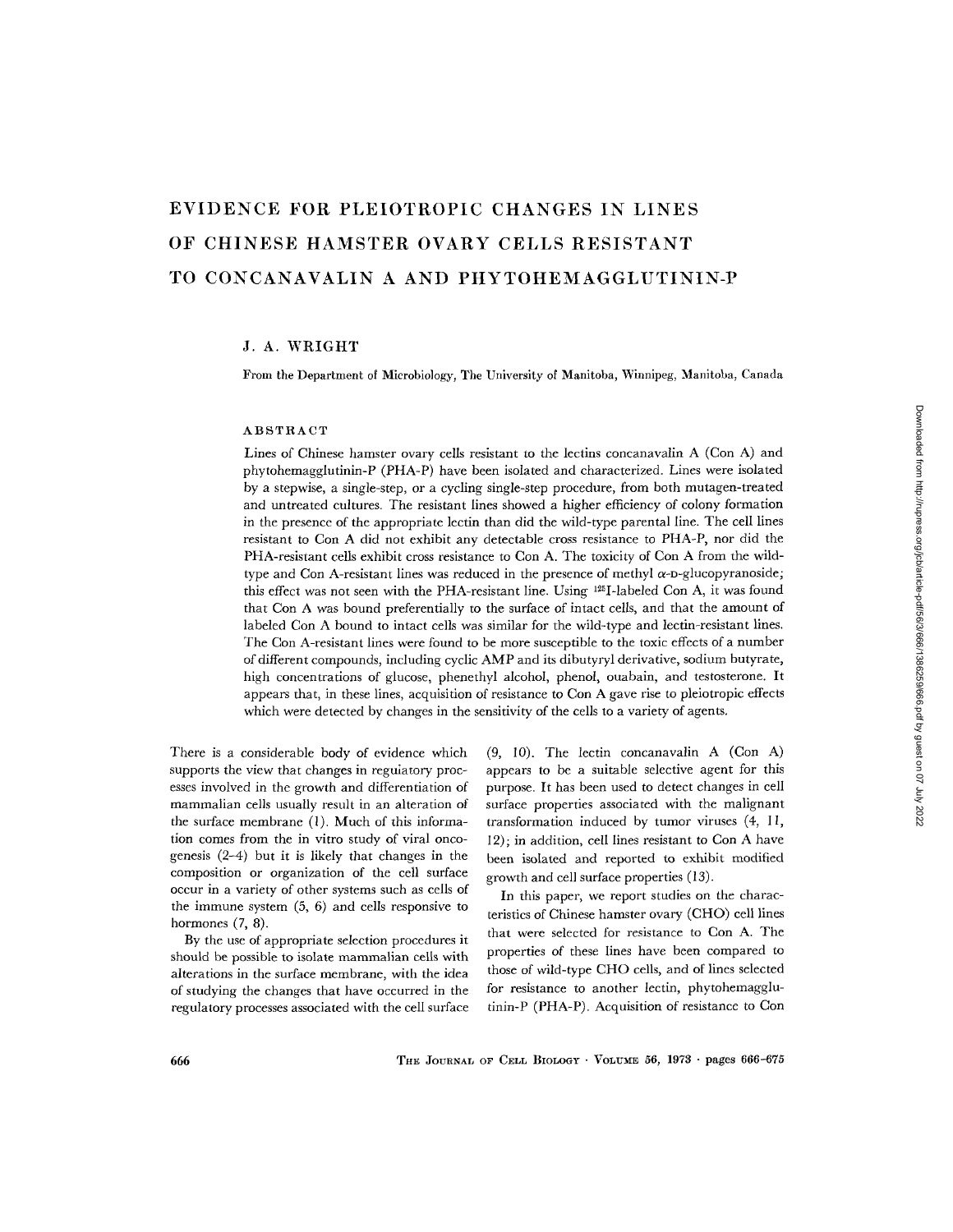A was found to be associated with changes in the response of the cells to several different agents.

## MATERIALS AND METHODS

# *Cells*

CHO cells (14), derived from a stock originally provided by Dr. W. C. Dewey, were grown in suspension or as monolayer cultures at 34°C in alpha medium (15), supplemented with  $10\%$  (vol/vol) fetal bovine serum (Flow Laboratories Inc., Rockville, Md.). A higher temperature was not chosen since it would select against the possibility of isolating lines that were temperature sensitive for cell division or lectin resistance in future experiments (see reference 10). The doubling time of wild-type CHO cells in suspension culture was approximately 15 h.

#### *Isolation of Membranes*

A membrane isolation procedure was used to study the binding of Con A to surface membranes. Cells were grown at 34°C to a concentration of about 1.5  $\times$  10<sup>5</sup> cells/ml in a Spinner flask, and treated with 0.2  $\mu$ Ci/ml of [<sup>125</sup>I]Con A (Frosst) in the presence of 30  $\mu$ g/ml unlabeled Con A in alpha medium with  $10\%$  serum, for periods of 45, 75, 100, and 120 min. The cells were spun down and washed twice with 0.15 M NaC1 solution, and the surface membranes were isolated using an aqueous two-phase polymer system (16). In brief, the cells were suspended in  $1 \text{ mM } ZnCl_2$  for 20 min and ruptured in a Dounce homogenizer. The homogenate was centrifuged for  $15$  min at  $1,400$  rpm, and the resulting pellet (pellet I) was suspended in a dextran-polyethylene glycol two-phase system (16). The system was centrifuged at 8,500 rpm for 10 min, and phasecontrast microscopy was used to determine the percent of unruptured cells in the pellet (pellet II). The supernatant (supernatant II) consisting of the two phases and the material at the interface was subjected to another cycle of mixing and centrifugation, and the pellet was discarded. The surface membranes at the interface of the two-phase system formed after the second cycle were collected with a Pasteur pipette and tested for 125I radioactivity using a Nuclear-Chicago model C120 radiation analyzer (Nuclear-Chicago Corp., Des Plaines, Ill.).

## *Binding of Con A to Intact Cells*

A double-label procedure (17) was used to estimate the amount of Con A bound to whole cells. Cells were grown in suspension culture to a concentration of about  $2 \times 10^5$  cells/ml, centrifuged, and washed three times in calcium- and magnesium-free phosphate-buffered saline (PBS). These cells were incu-

bated at  $3-4 \times 10^6$  cells/ml in calcium- and magnesium-free PBS containing  $\rm [^{125}I]Con$  A together with free <sup>131</sup>I (Frosst, as sodium iodide, at an activity equivalent to the activity of  $[^{125}I]$ Con A) and varying amounts of unlabeled Con A. After a 30 min incubation at room temperature to allow binding of Con A, the cells were sedimented at low speed, the supernatant was carefully removed, and the pellet of cells was resuspended in buffer for determination of bound radioactivity, using a Nuclear-Chicago model 4224 automatic gamma counter (Nuclear-Chicago Corp.). The binding of Con A to whole cells was determined on the basis of the increase in the ratio of 125I radioactivity to  $131$ I radioactivity in the pellet as compared to the supernatant.

# *Determinations of Plating Efficlencies in the Presence or Absence of Various Agents*

Colony-forming efficiencies was determined in Falcon plastic Petri dishes (Falcon Plastics, Div. of Bioqucst, Oxnard, Calif.) containing alpha medium,  $10\%$  fetal bovine serum, and various concentrations of a variety of agents. The cell numbers tested varied from  $10^2$  cells/60 mm Petri dish to  $10^6$  cells/100 mm Petri dish. The dishes were incubated at 34°C for l0 days in a  $CO<sub>2</sub>$  and humidity controlled incubator.

The agents tested included Con A, glucose, and methyl  $\alpha$ -D-glucopyranoside (Me  $\alpha$ -D-glu, Calbiochem, La Jolla, Calif.); PHA-P (Difco Laboratories, Detroit, Mich.); adenosine 3',5'-cyclic monophosphoric acid (cAMP, titrated to pH 6.8 with NaOH before use), dibutyryl cAMP, adenosine 5'-monophosphoric acid (5'-AMP), ouabain, testosterone, progesterone, gramicidin J, and digitonin (Sigma Chemical Co., St. Louis, Mo.); phenethyl alcohol (Matheson, Coleman and Bell Manufacturing Chemists, Norwood, Ohio); butyric acid and isobutyric acid (ICN Nutritional Biochemicals Div., International Chemical and Nuclear Corp., Cleveland, Ohio, titrated with NaOH of pH 6.8 before use) ; phleomycin (Bristol Laboratories, Div. of Bristol-Myers Co., Syracuse, N. Y.); phenol and ethanol.

A precipitate was observed when alpha medium containing Con A was supplemented with  $10\%$  fetal bovine serum. Therefore medium containing the various concentrations of Con A was incubated for 24 h at 34°C in the presence of serum before addition of cells, and centrifuged to remove the precipitate. When medium prepared at an initial concentration of 50  $\mu$ g/ml of Con A was freed of precipitate and diluted to one-half of its initial concentration, it had approximately the same effect on the plating efficiency of the various cell lines as medium containing 25  $\mu$ g/ml Con A. This result which suggests that the precipitate did not contain an appreciable proportion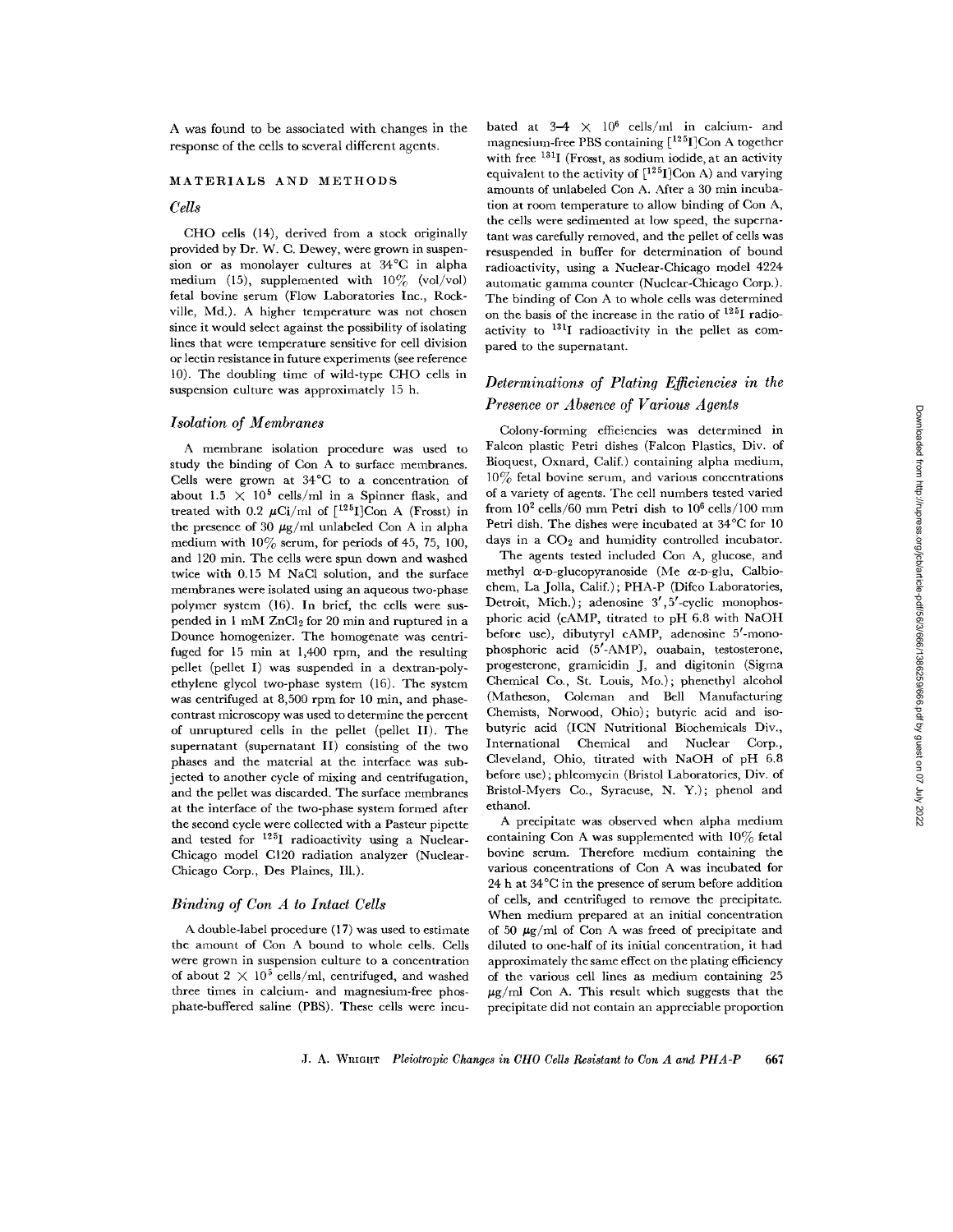of the Con A initially added to the medium containing serum is supported by a finding that less than  $5\%$ of the <sup>125</sup>I-labeled Con A added with 50  $\mu$ g/ml cold Con A is recovered in this precipitate.

When 570  $\mu$ g/ml PHA-P was added to alpha medium supplemented with  $10\%$  fetal bovine serum, a precipitate formed within 24 h. Again the medium was centrifuged to remove the precipitate before use.

## RESULTS

#### *Isolation of Resistant Lines*

Con A and PHA-P were used as selective agents to obtain resistant lines. Cultures were treated with a mutagen by exposing cells grown exponentially in suspension at 34 $\mathrm{^{\circ}C}$ , at a concentration of 2  $\times$  $10^5$  cells/ml, to 0.2  $\mu$ g/ml of *N*-methyl-*N'*-nitro-*N*nitrosoguanidine (MNNG) for  $60$  min. The fractional survival of colony-forming ability after treatment with mutagen was 0.0l. The mutagentreated cells were washed once with PBS, resuspended in fresh medium, and incubated at 34°C for 7 days to permit regrowth of the surviving cells. Mutagen-treated cultures were used in the selection of lectin-resistant cell lines on the assumption that the number of lectin-resistant mutants may be low. Whether MNNG treatment actually increased the number of lectin-resistant mutants in a population is not known. Some preliminary data suggest that MNNG may not be very effective.

For the selection of lectin-resistant mutants, three different procedures were used. For stepwise selection of mutants,  $2 \times 10^6$  cells of an exponentially growing nonmutagenized or mutagentreated culture were added to a 16 ounce Brockway bottle (Brockway Glass Co., Inc., Brockway, Pa.) containing growth medium (alpha medium and  $10\%$  fetal bovine serum), along with 10  $\mu$ g/ml of Con A. Ceils surviving the initial selection were grown to confluence at 34°C. This population was then subjected to increasingly higher concentrations of Con A (20, 40, and 60  $\mu$ g/ml) for a period of 2-3 wk at each concentration. When the cells were cultured in the presence of Con A, the medium was changed frequently to remove any precipitate which may have formed when Con A was added to medium containing fetal bovine serum. The cells able to grow in 60  $\mu\rm g/\rm ml$  of Con A were cloned by distributing the cells at limiting dilution into the wells of a Linbro plastic tray (IS-FS96-TC). Nine clones were picked from wells containing only one colony and were cultured in the absence of Con A to obtain clonal lines; all exhibited resistance to Con A when retested. From these nine clones, three were selected for further investigation. Con  $A^{R}-1$  and Con  $A^{R}-2$  were isolated from a mutagen-treated culture, and Con  $A<sup>R</sup>$ -3 was obtained from a nonmutagenized population.

Isolation of Con A-resistant mutants from a nonmutagenized culture by a cycling single-step procedure was carried out by adding  $4 \times 10^6$ wild-type cells to a 32 ounce Brockway bottle containing growth medium and 40  $\mu$ g/ml of Con A. The culture was incubated at 34°C, and fresh medium was added every 24-48 h for a period of 3-4 wk. Since the medium was replaced at regular intervals during the selection period the word "cycling" was added to describe this type of singlestep isolation procedure. The surviving ceils (approximately  $1:10^5$ ) were grown out to a confluent monolayer and were used in the selection of a cloned line, Con  $A^R-4$ , as described above.

Single-step isolation of PHA-P-resistant mutants was carried out by adding  $5 \times 10^5$  nonmutagenized or mutagen-treated cells to a Brockway bottle containing growth medium and 180  $\mu$ g/ml of PHA-P. The culture was incubated at 34°C for 10 days and the surviving cells (approximately 1:104 for both nonmutagenized and mutagentreated cultures) were grown out and cloned.  $PHA<sup>R</sup>-1$  was obtained from the mutagen-treated culture and  $PHA<sup>R</sup>-2$  was isolated from a nonmutagenized population.

#### *Sensitivity of Lectin-Resistant Cells to Con A*

The effects of various concentrations of Con A on the plating efficiency of wild-type and lectinresistant CHO lines were determined by incubating various numbers of cells for 10 days at 34°C in the presence of different concentrations of Con A, and counting the number of colonies formed. These experiments were performed on a pseudodiploid line of wild-type cells, and on resistant lines that had been cultured in the absence of a selective agent for at least 3 mo.

It is apparent from Fig. 1 that the various Con A-resistant lines showed a similar reduced sensitivity to the cytotoxic effects of Con A, whereas the PHA-P-resistant lines exhibited as sensitivity which was similar to that of the wild-type cells. These results clearly demonstrate the reduced sensitivity of the Con A-resistant lines to the toxic effects of Con A, and also that the cell lines isolated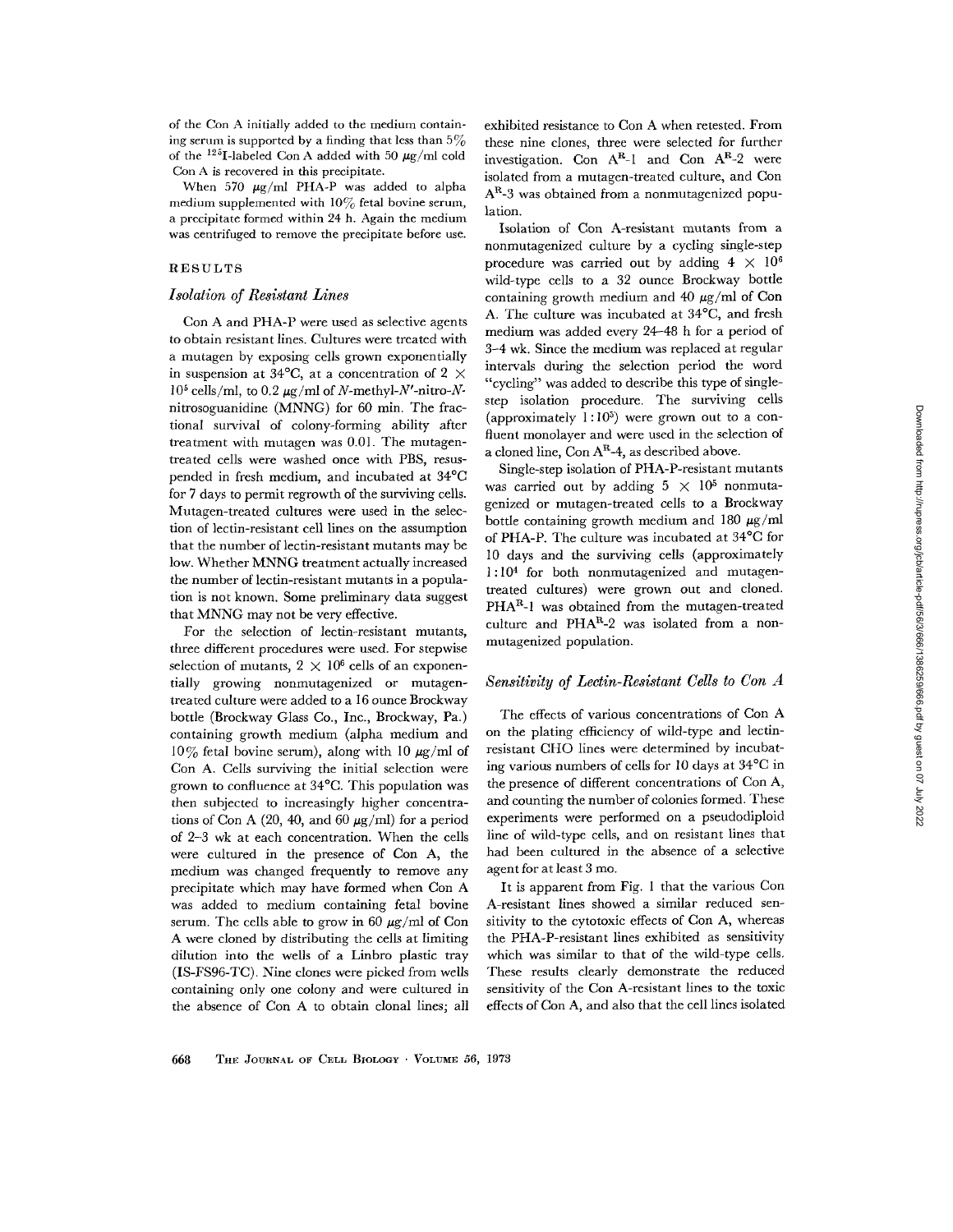

FIGURE 1 Effects of various concentrations of Con A on the colony-forming ability of wild-type and lectinresistant CHO cells.  $\bullet$ , wild type;  $\circ$ , Con A<sup>rt</sup>-1;  $\triangle$ , Con  $A^{R} - 2$ ;  $\nabla$ , Con  $A^{R} - 3$ ;  $\square$ , Con  $A^{R} - 4$ ;  $\times$ , PHA<sup>R</sup>-1;  $+$ , PHA<sup>R</sup>-2.

on the basis of resistance to PHA-P had not acquired any detectable cross resistance to Con A.

# *Effect of Me a-D-Glu*

We next investigated the specificity of the toxic effects of Con A on the different cell lines. If these toxic effects are a result of the ability of Con A to bind to polysaccharides and glycoproteins having  $\alpha$ -D-glucopyranosyl,  $\alpha$ -D-mannopyranosyl, or related terminal structures (18), then the toxicity of Con A should be reduced in the presence of competing compounds with structures of this kind. The results of such an experiment are shown in Fig. 2. It was found that in the presence of  $10^{-2}$  M Me  $\alpha$ -Dglu, the toxicityof Con A for the wild-type and Con A-resistant lines was markedly reduced, indicating that binding of Con A to structures related to Me  $\alpha$ -D-glu is involved in the toxic effects of Con A on wild-type and Con A-resistant cells. In contrast, the sensitivity of the PHA-resistant lines to Con A was not affected by the addition of  $10^{-2}$  M Me  $\alpha$ -D-glu. Thus, although wild-type and PHA-resistant cells show a similar sensitivity to Con A in the absence of Me  $\alpha$ -p-glu, the difference in their response to added Me  $\alpha$ -D-glu provides evidence that the basis for the toxicity of Con A may be different in wild-type and PHA-resistant cells.

# *Sensitivity to PHA-P*

Experiments analogous to those described above were also carried out to test the relative sensitivities of the different cell lines to various concentrations of PHA-P. The results are shown in Fig. 3. These results demonstrate the markedly reduced sensitivity of the PHA-resistant cells to PHA-P, com-



FIGURE 2 Toxicity of Con A in the presence of  $10^{-2}$  M Me  $\alpha$ -D-glu. The symbols used to designate the different cell lines are the same as in Fig. 1. The solid lines **are**  taken from Fig. 1.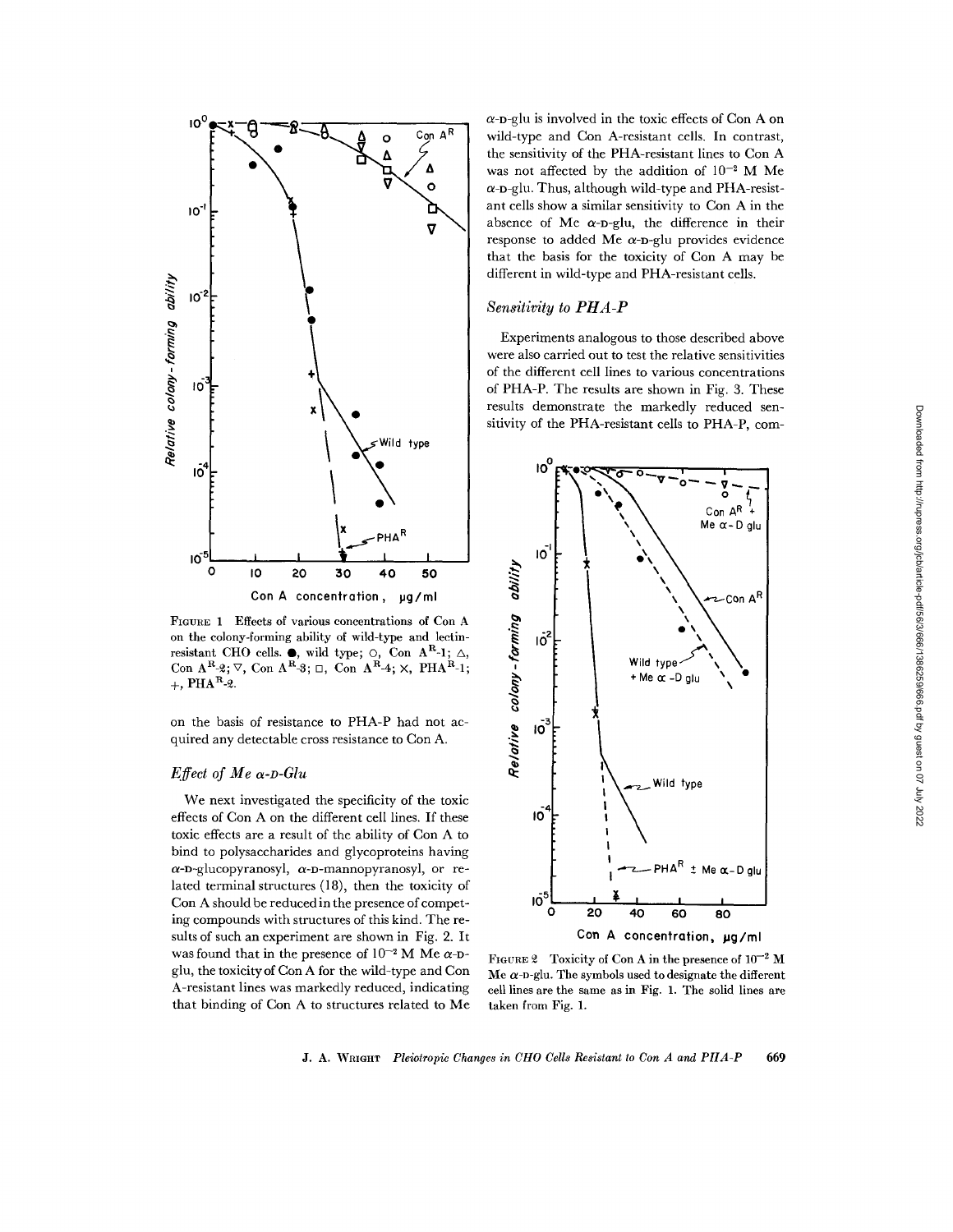

FIGURE 3 Sensitivity of the different cell lines to various concentrations of PHA-P. The symbols for the different lines are the same as in Figs. 1 and  $2$ .

pared with the wild-type or Con A-resistant lines. They also indicate that the Con A-resistant lines, like the PHA-resistant lines, had not acquired any detectable cross resistance to the other lectin.

At concentrations of PHA-P above 200  $\mu$ g/ml, the wild-type cells showed a reduced sensitivity to PHA-P, in comparison with the Con A-resistant lines. The basis for this reduced sensitivity has not been examined; it is likely that the surviving colonies were derived from a resistant subpopulation analogous to the PHA-resistant lines.

# *Binding of Con A to Intact CeUs*

The marked reduction in sensitivity of the Con A-resistant cells to the toxic effects of Con A (Fig. l) led us to ask whether or not this reduced sensitivity of Con A-resistant cells was the result of a reduction in the ability of the cells to bind Con A. As a preliminary to these studies, an experiment was done to determine the proportion of 125Ilabeled Con A bound to the surface membrane of wild-type CHO cells. Intact cells were incubated in the presence of  $\lceil 125 \rceil$ Con A for various periods of

time and then surface membranes were isolated as outlined in Materials and Methods.

The percent of the  $125I$  activity in the surface membrane fraction, relative to the activity in supernatant II, was calculated. If a correction is made for the proportion of cells not ruptured in the Dounce homogenizer, 93, 90, 89, and  $88\%$  of the '25I activity bound to the cells at the first stage of the purification procedure was recovered in the surface membrane fraction after incubation periods in the presence of  $125$ -labeled Con A for 45, 75, 100, and 120 min, respectively. This is a minimum estimate of the fraction of cell-bound [125I]Con A associated with the surface membrane, since any labeled Con A eluted during the isolation of the surface membrane was not taken into account. It appears that  $125$ I-labeled Con A binds primarily to the surface of intact cells under the conditions of this experiment.

Experiments were next carried out to compare the ability of intact wild-type and lectin-resistant cells to bind  $[125]$ Con A. It was found that repeated washing appeared to remove some loosely bound Con A from the cells, so the double-label technique described in Materials and Methods was used in subsequent experiments. With the double-labd method, the second label, free 131I, was used to detect contaminating trapped material, and repeated washing of the labeled cells was unnecessary. It was found that when intact cells were incubated with  $[125]$ Con A for various periods of time, maximum binding occurred within 30 min (results not shown).

The amount of labeled Con A bound as a function of Con A concentration during a 30 min incubation is shown in Fig. 4. No clear-cut differences in the ability of the wild-type and the lectinresistant lines to bind labeled Con A were observed. Since the cells were incubated in the presence of  $[125]$ Con A for 30 min some differences in the binding properties of the various cell lines may be masked by such processes as pynocytosis.

# *Response to cAMP and Related Compounds*

The lines resistant to Con A appear to be analogous to the "colicin-tolerant" mutants of *Escherichia coli* (19), in that their ability to bind Con A may not be modified compared with wildtype cells (Fig. 4), but their sensitivity to the toxic effects of Con A is decreased (Fig. 1). Because colicin-tolerant mutants appear to show pleiotropic changes in their responses to a variety of agents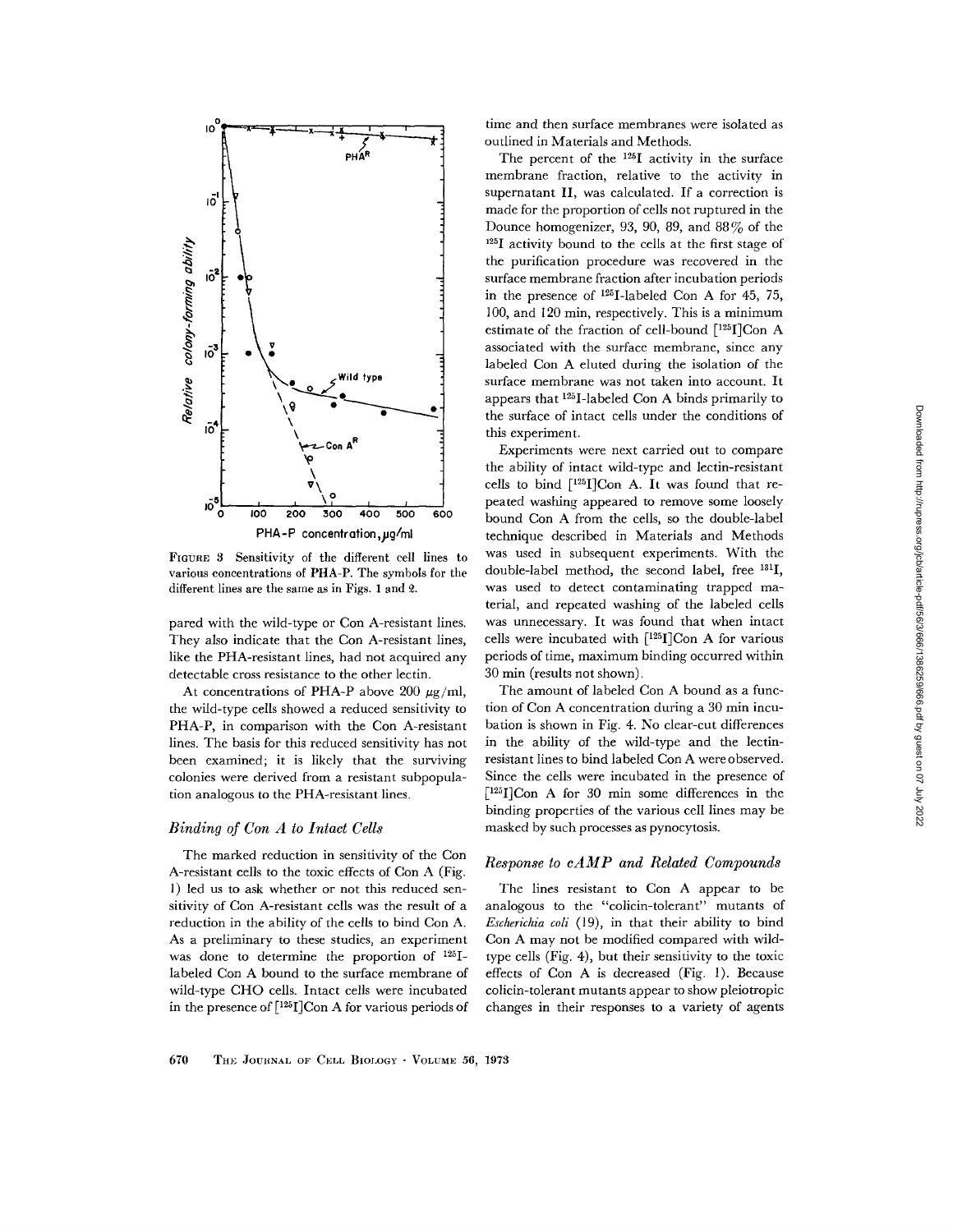

FIGURE 4 Amount of 125I-labeled Con A bound to intact cells during a 80 min incubation, as a function of Con A concentration. A double-label method, with 131I (as sodium iodide) as the second label, was used to determine the amount of contaminating trapped activity (see text).  $\bullet$ , wild type;  $\circ$ , Con AR-1;  $\nabla$ , Con AR-3; +, PHAR-2.

**TABLE I**  *Response of CHO Lines to cAMP and Related Compounds* 

|                                          | Concentration      | Percent survival* |          |          |             |             |             |  |
|------------------------------------------|--------------------|-------------------|----------|----------|-------------|-------------|-------------|--|
| Agent                                    |                    | W.T.t             | $PHAR-1$ | $PHAR-2$ | Con $A^R-1$ | Con $A^R-3$ | Con $A^R-4$ |  |
|                                          | М                  |                   |          |          |             |             |             |  |
| cAMP                                     | $5 \times 10^{-3}$ | 97                | 98       | 85       | 0.6         | 0.7         | 4.3         |  |
| $5'$ -AMP                                | $5 \times 10^{-3}$ | 92                | 91       | 97       | 107         | 92          | 98          |  |
| Dibutyryl cAMP                           | $10^{-3}$          | 85                | 48       | 60       | 0.02        | 0.02        | 0.07        |  |
| Na butyrate                              | $10^{-3}$          | 69                | 4.3      | 6.5      | 1.0         | 0.9         | 4.4         |  |
| Na isobutyrate                           | $10^{-3}$          | 98                | 95       | 87       | 88          | 97          | 103         |  |
| Plating efficiency of untreated<br>cells |                    | 69                | 77       | 71       | 70          | 70          | 61          |  |

\* Percent survival equals the plating efficiency of treated cells relative to that of untreated cells times 100.  $\ddagger$  W.T. = wild type.

(20), we tested for a differential effect of various compounds on the colony-forming ability of the lectin-resistant lines.

One compound chosen for such studies was cAMP, because of its apparent role in cell surfacemediated regulatory processes (7). It was found that the Con A-resistant lines were more susceptible to the toxic effects of cAMP and certain related compounds than were the wild-type or PHA-resistant lines.

The results of a representative experiment are presented in Table I. In this particular experiment, cAMP, at a concentration of  $5 \times 10^{-3}$  M, reduced

the plating efficiency of all three of the Con Aresistant lines tested to less than  $5\%$ , while the same concentration of cAMP had no significant effect on the plating efficiency of the wild-type or PHA-resistant lines. These latter lines did, however, show changes in cellular morphology in the presence of cAMP, of the kind previously described (21-23). An equivalent concentration of 5'-AMP  $(5 \times 10^{-3}$  M) had no detectable effects on either the wild-type or the lectin-resistant lines (Table I).

The dibutyryl derivative of cAMP also showed a selective toxicity for Con A-resistant cells, and was effective at lower concentrations than cAMP. As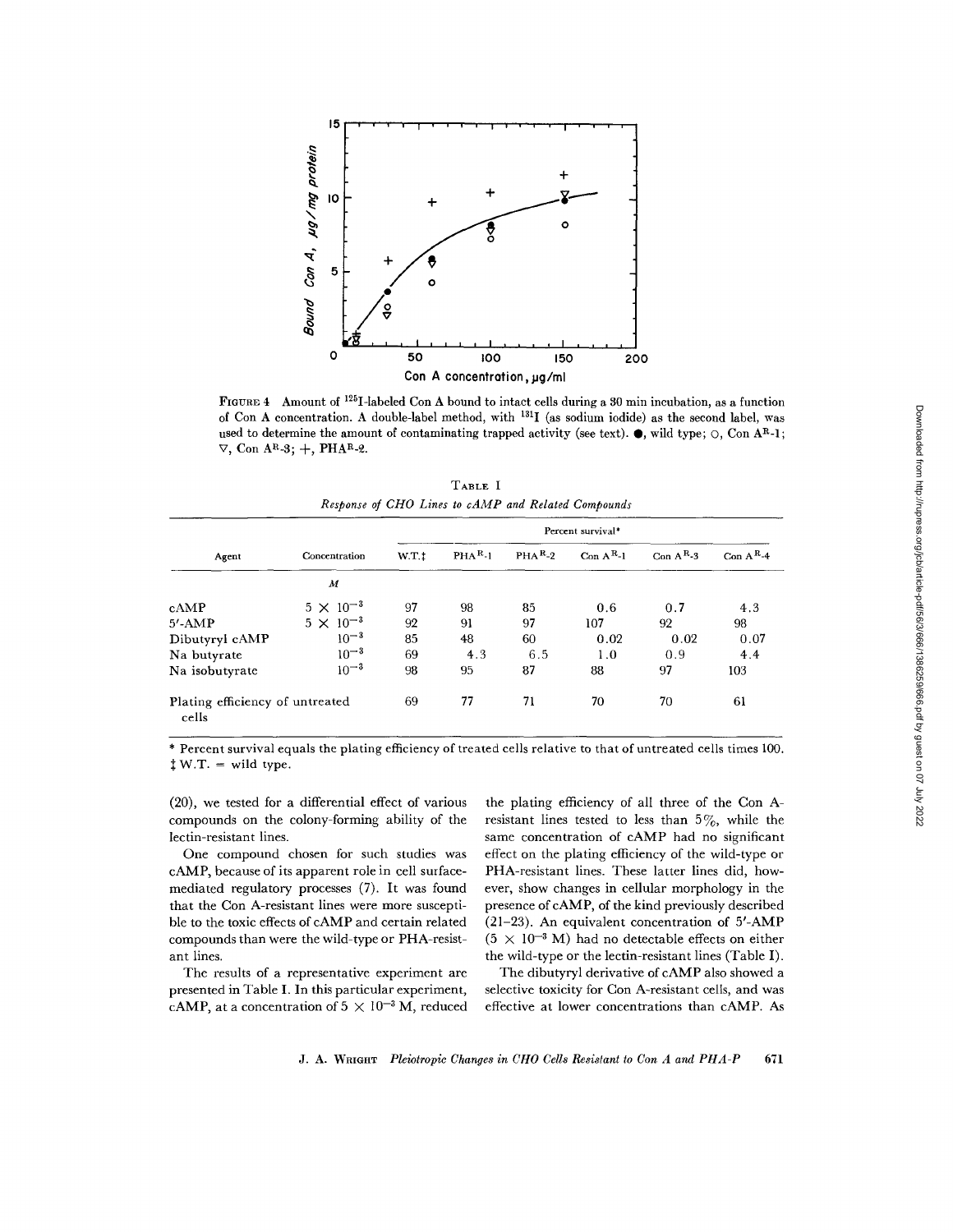may be seen from Table I, dibutyryl cAMP at  $10^{-3}$  M reduced the colony-forming efficiency of the three different Con A-resistant lines to less than  $0.1\%$ . In this case, however, one of the compounds tested as a control, the sodium salt of butyric acid, was also toxic for the Con A-resistant lines. A closely related compound, sodium isobutyrate, was not effective at the same concentration. These results show that acquisition of resistance to Con A may be associated with an increase in the sensitivity of the cells to the toxic effects of other agents, such as cAMP or sodium butyrate.

It should also be noted that, in the presence of  $10^{-3}$  M sodium butyrate, the plating efficiency of the PHA-resistant lines was reduced to about  $5\%$ of the value obtained for wild-type cells. Thus, although it was less effective on PHA-resistant lines, this compound showed a differential toxicity for both classes of lectin-resistant cells.

#### *Response to Other Agents*

The results presented above raised the possibility that the Con A-resistant cells might be sensitive to the toxic effects of other agents in addition to cAMP and sodium butyrate. A survey of a variety

of other compounds revealed this to be the case. The results are summarized in Table II.

The colony-forming efficiency of Con A-resistant cells was reduced in comparison with wild-type cells in the presence of high glucose concentrations, phenethyl alcohol, phenol, oaubain, testosterone, and progesterone. The PHA-resistant cells showed a slightly higher plating efficiency than wild-type cells in the presence of  $5 \times 10^{-4}$  M ouabain. In preliminary studies the PHA-resistant lines have also shown an enhanced agglutinability compared with wild-type cells, in the presence of various concentrations of Con A between 20 and 400  $\mu$ g/ml.

The different lines were also tested for their ability to form colonies at 38.5°C, compared with the lower temperature of 34°C used in the majority of this work. It was found that the colony-forming efficiency of two of the four Con A-resistant lines at the higher temperature was only about  $5\%$  of their colony-forming efficiency at the lower temperature (last line of Table II).

These results demonstrate that the lectin-resistant lines exhibited a modified response to a number of different agents, in comparison with wildtype cells.

|                               |                           | Relative sensitivity* |         |               |  |
|-------------------------------|---------------------------|-----------------------|---------|---------------|--|
| Agent                         | Concentration             | W.T.                  | $PHA^R$ | $Con A^R$     |  |
| Glucose                       | $4 \times 10^{-2}$ M      | R                     | R       | $0.8 - 5$     |  |
| Me $\alpha$ -p-glucose        | $4 \times 10^{-2}$ M      | R                     | R       | R             |  |
| Phenethyl alcohol             | $0.05\%$                  | R                     | R       | $0.01 - 0.05$ |  |
| Ethanol                       | 0.05%                     | R                     | R       | R             |  |
| Phenol                        | 0.03%                     | R                     | R       | $0.02 - 0.07$ |  |
| Ouabain                       | $5 \times 10^{-4}$ M      | 15                    | R       | $0.07 - 0.8$  |  |
| Testosterone                  | $2 \times 10^{-4}$ M      | R                     | R       | $0.1 - 0.8$   |  |
| Progesterone                  | $10^{-4}$ M               | R                     | R       | $0.02 - 0.7$  |  |
| Digitonin $\S$                | $4.8 \times 10^{-6}$ M    | R                     | R       | R             |  |
| Gramicidin J§                 | $2.7 \times 10^{-6}$ M    | R                     | R       | R.            |  |
| Phleomycin§                   | $1.5 \times 10^{-5}$ g/ml | R                     | R       | R             |  |
| Temperature $(38.5^{\circ}C)$ |                           | R                     | R       | 5‡            |  |

**TABLE** II *Summary of Response of CHO Cells to Various Agents* 

\* Relative sensitivity expressed as percent survival of colony-forming ability. The range shown for Con  $A^R$  cells encompasses the values obtained using the Con  $A^R$ -1, Con A<sup>R</sup>-3, and Con A<sup>R</sup>-4 lines. R = resistant, percent survival 50% or greater.  $\uparrow$  Con A<sup>R</sup>-2 and Con A<sup>R</sup>-3 only.

§ The concentrations used were those that reduced the plating efficiency of wild-type cells to about 50% of control values.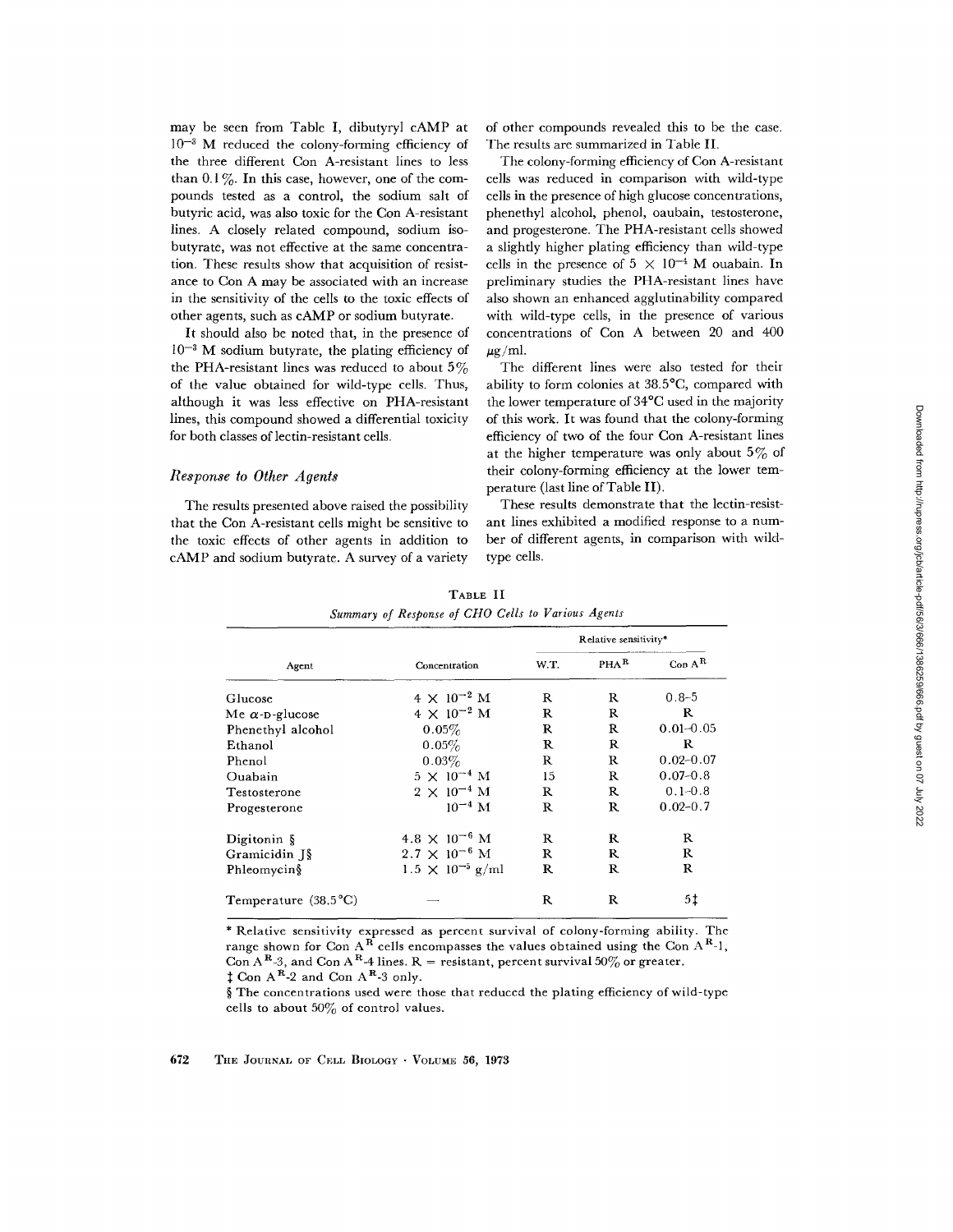# DISCUSSION

The results presented in this paper support the view that Con A is a suitable selective agent for the isolation of variant cell lines with altered membranes and membrane-associated properties. Con A binds selectively to the surface membrane of intact cells, as expected from its affinity for cell surface-associated carbohydrate or glycoprotein (24, 25). Intact cells are agglutinated by Con A (4), with an efficiency that appears to depend on the spatial organization rather than simply the total number of binding sites for Con A on the cell surface (26-28). In preliminary studies not reported here, we have found, as have Ozanne and Sambrook (13), that Con A-resistant cells show a reduced agglutination in the presence of Con A, even though their capacity to bind Con A may not be significantly affected (Fig. 4). It is possible that the spatial organization of Con A-binding sites is altered in the Con A-resistant ceils.

The observation that the plating efficiency of wild-type and Con A-resistant cells is enhanced in the presence of Me  $\alpha$ -p-glu (Fig. 2) supports the view that binding of Con A to carbohydrate-containing structures is involved in the toxic effects of Con A. It is also clear that Con A binds to the surface membrane of CHO cells in the presence of medium supplemented with serum. Furthermore, the number of Con A sites per cell estimated from this experiment  $(4 \times 10^7)$  agreed with the values obtained for the binding of Con A to intact cells in the absence of serum (Fig. 4) and compared favorably to the estimates of lectin-binding sites per cell reported for other cell lines (27). Therefore, it is clear that during the isolation of Con A-resistant lines the lectin is bound to the ceils effectively, but we cannot rule out the possibility that some of the toxicity of Con A in our system is due to the lectinbinding, carbohydrate-rich components in the serum.

The mechanisms responsible for the multiple changes in response of the Con A-resistant and PHA-resistant cells to a variety of agents remain to be determined. Although the effects apparent in the data shown in Tables I and II were detected using assays of colony-forming ability, the basis for the reduced survival of colony-forming ability has not been examined. It is possible that some reduction in colony formation is the result of a reduced growth rate of the cells in the presence of the agent, rather than an all-or-nothing effect on the ability of the cells to proliferate.

We cannot rule out the possibility that the pleiotropic effects of acquisition of lectin resistance were the result of an accumulation of several different mutations in the resistant lines. It seems unlikely that the same pattern of pleiotropic effects would be seen in independently isolated Con Aresistant lines as a result of accumulation of mutations, unless the different lines were aI1 derived from a common progenitor preexistent in the wild-type parental line. Experiments designed to test this possibility are in progress (J. E. Till and R. M. Baker, personal communication). A preliminary analysis of the karyotypes suggests that the different lines arose independently; Con  $A^R$ -1, Con  $A^R-2$ , and PH $A^R-1$  exhibited modal chromosome numbers per cell approximately twice the value of 21 characteristics of the wild-type line, while Con  $A^R-3$ , Con  $A^R-4$ , and PHA<sup>R</sup>-2 all resembled the wild-type in modal chromosome numbers.

It is unlikely that all the modified characteristics of the lectin-resistant cells were the result of some relatively nonspecific change in membrane properties, such as a gross alteration in membrane permeability. An attempt to detect such a gross permeability change, using fluorescein diacetate (29), did not reveal any differences between the different cell lines. Moreover, the enhanced toxicity of some compounds for Con A-resistant cells was not seen with other closely related compounds; for example, high concentrations of glucose were toxic, but not similar concentrations of Me  $\alpha$ -p-glu (Table II). Also, the modified properties of these lectin-resistant lines are not shared by cell lines that were isolated for resistance to phleomycin or gramicidin J (unpublished observations). We conclude that Con A and PHA-P select for mutations giving rise to pleiotropic effects of a kind that have not, to our knowledge, been described previously for mammalian cells in culture.

The basis for these pleiotropic effects remains to be determined. It seems possible that the various changes observed in the lectin-resistant lines are due to composition or conformation alterations of the cell surface, analogous to the modification assumed to be responsible for the multiple differences in properties between virus-transformed and normal cells (8). This possibility is being investigated.

The author gratefully acknowledges Dr. J. E. Till for his contribution to the preparation of the manuscript and to Drs. J. E. Till, R, M. Baker, L. H. Thompson,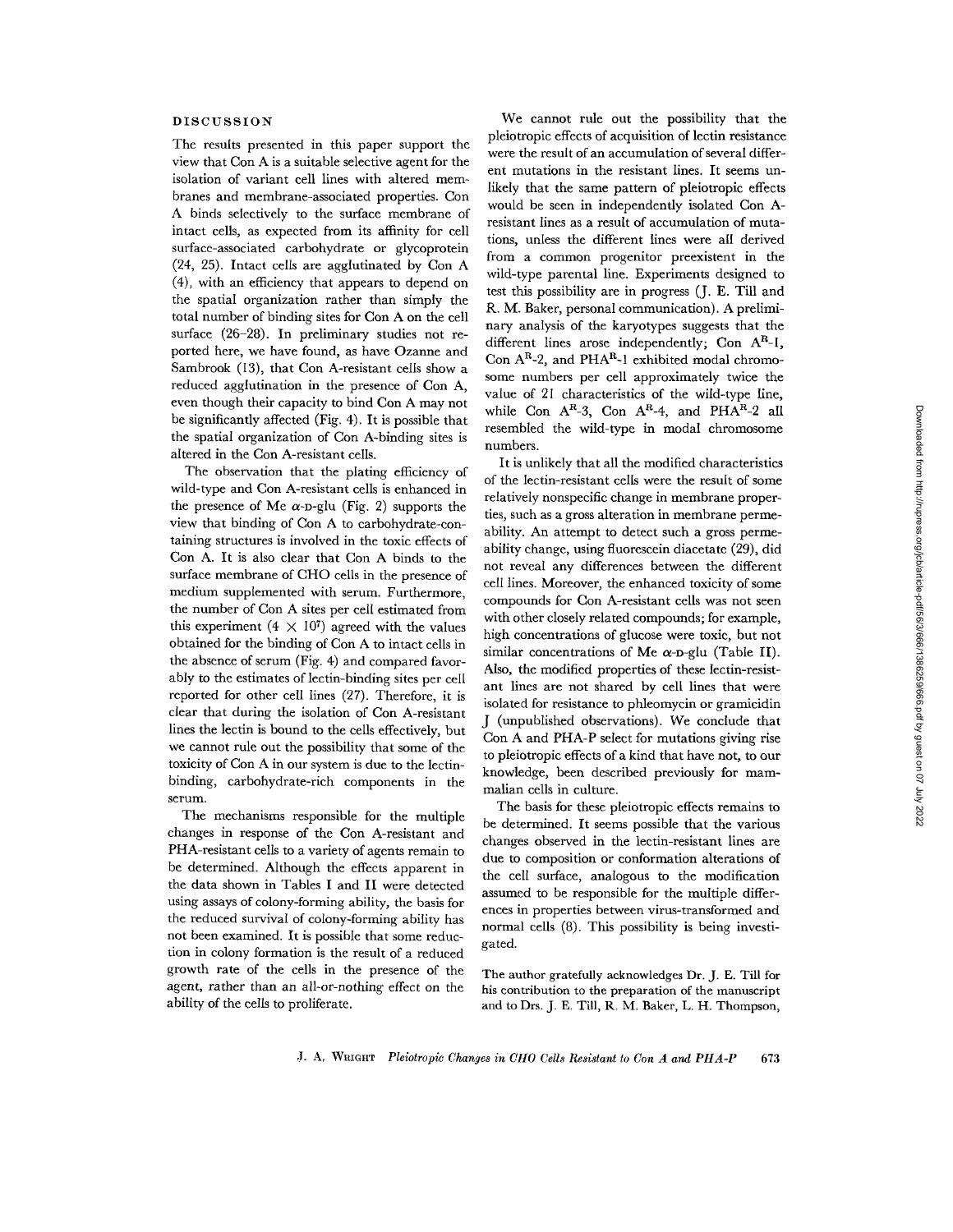R. Mankovitz, G. F. Whitmore, L. Siminoviteh, and B. Rolfe for many valuable discussions and suggestions. For much encouragement a special thanks is extended to Dr. B. D. Sanwal. The author appreciated the excellent technical assistance provided by Mrs. Ena Hinds and Mrs. Jane Sedgwick.

The author performed the experiments in J. E. Till's and G. F. Whitmore's laboratories at the Ontario Cancer Institute, Toronto, Ontario, Canada.

*Received for publication 24 July 1972, and in revised form 6 October 1972.* 

#### REFERENCES

- 1. WALLACH, D. F. H. 1968. Cellular membranes and tumor behavior. A new hypothesis. *Proc. Natl. Acad. Sci. U. S. A.* 61:868.
- 2. HABEL, K. 1967. Virus-induced tumor antigens. *CurT. Top. MicrobioL Immunol.* 41:85.
- 3. SHEININ, R., K. ONODERA, G. YOGEESWARAN, and R. K. MURRAY. 1971. Studies of components of the surface of normal and virus-transformed mouse cells. *In* The Biology of Oneogenie Viruses. L. G. Silvestri, editor. North Holland Publishing Co., Amsterdam.
- 4. INBAR, M., H. BEN-BASSET, and L. SACHS. 1972. Membrane changes associated with malignancy. *Nature New Biol.* 236:3.
- 5. MAKELA, O. 1970. Analogies between lymphocyte receptors and the resulting humoral antibodies. *Transplant. Re~.* 5:3.
- 6. RAFF, M. C. 1971. Surface antigenic markers for distinguishing T and B lymphocytes in mice. *Transplant. Rev.* 6:52.
- 7. ROBISON, G. A., R. W. BUTCHER, and E. W. SUTHERLAND. 1971. Cyclic AMP. Academic Press Inc., New York.
- 8. HERSHKO, A., P. MAMONT, R. SmELDS, and G. M. TOMKINS. 1971. Pleiotypic response. *Nature New Biol.* 232:206.
- 9. SIMINOVITCH, L., L. H. THOMPSON, R. MANKOVITZ R. M. BAKER, J. A. WRIGHT, J. E. TILL, and G. F. WHITMORE, 1971. The isolation and characterization of mutants of somatic cells. Canadian Cancer Conference, Proceedings of the Ninth Canadian Conference. P. G. Scholefield, editor. University of Toronto Press, Toronto,
- 10. TILL, J. E., R. M. BAKER, D. M. BRUNETTE, V. LING, L. H. THOMPSON, and J. A. WRIGHT. 1972. Genetic regulation of membrane function in mammalian ceils in culture. *Fed. Proc.*  In press.
- 11. ECKHART, W., R. DULBECCO, and M. M. BURGER. 1971. Temperature dependent surface changes in cells infected or transformed by a thermo-

sensitive mutant of polyoma virus. *Proc. Natl. Acad. Sci. U. S. A.* 68:283.

- 12. BURGER, M. M., and G. S. MARTIN. 1972. Agglutination of cells transformed by Rous sarcoma virus by wheat germ agglutinin and concanavalin A. *Nature New Biol.* 237:9.
- 13. OZANNE, B., and J. SAMBROOK. 1971. Isolation of lines of cells resistant to agglutinination by concanavalin A from 3T3 cells transformed by SV40. In The Biology of Oncogenic Viruses. L. G. Silvestri, editor. North Holland Publishing Co., Amsterdam.
- 14. KAO, F. T., and T. T. PucK. 1967. Genetics of somatic mammalian cells. IV. Properties of Chinese hamster cell mutants with respect to the requirement for proline. *Genetics.* 55:513.
- 15. STANNERS, C. P., G. L. ELICEIRI, and H. GREEN. 1971. Two types of ribosome in mousehamster hybrid cells. *Nature New Biol.* 230:52.
- 16. BRUNETTE, D. M., and J. E. TILL. 1971. A rapid method for the isolation of L-cell surface membranes using an aqueous two-phase polymer system. *J. Membrane Biol.* 5:215.
- 17. KENNEDY, E. P. 1970. The lactose permease system of *Escherichia coli. In* The Lactose Operon. J. R. Beckwith and D. Zipser, editors. *Cold Spring Harbor Laboratory, New York.*
- 18. PORETZ, R. D., and I. J. GOLDSTEIN. 1970. An examination of the topography of the saccharide binding sites of concanavalin A and of the forces involved in complexation. *Biochemistry.* 9:2890.
- 19. NOMURA, M. 1967. Colicins and related bacteriocins. *Annu. Rev. Microbiol.* 21:257.
- 20. BERNSTEIN, A., B. ROLFE, K. ONODERA, and J. E. TILL. 1971. Genetic fine structure and pleiotrophic characteristics of the *Tol A, B locus of Escherichia coli. Bacteriol. Prop.* 50.
- 21. HSIE, A. W., and T. T. PocK. 1971. Morphological transformation of Chinese hamster cells by dibuytryl adenosine cyclic  $3'$ :5'monophosphate and testosterone. Proc. Natl. *Acad. Sci. U. S. A.* 68:358.
- 22. SHEPPARO, J. R. 1971. Restoration of contactinhibited growth to transformed cells by dibutyryl adenosine 3':5'-cyclic monophosphate. *Proc. Natl. Acad. Sci. U. S. A.* 68:1316,
- 23. OTTEN, J., G. S. JOHNSON, and I. PASTAN. 1971. Cyclic AMP levels in fibroblasts. Relationship to growth rate and contact inhibition of growth. *Biochem. Biophys. Res. Commun.* 44:1192.
- 24. BERNHARD, W., and S. AVRAMEAS. 1971. Ultrastructural visualization of cellular carbohydrate components by means of eoncanavalin A. *Exp. Cell Res.* 64:232.
- 25. GOLDSTEIN, I. J., and A. MISAKI. 1970. Inter-

674 THE JOURNAL OF CELL BIOLOGY • VOLUME 56, 1973